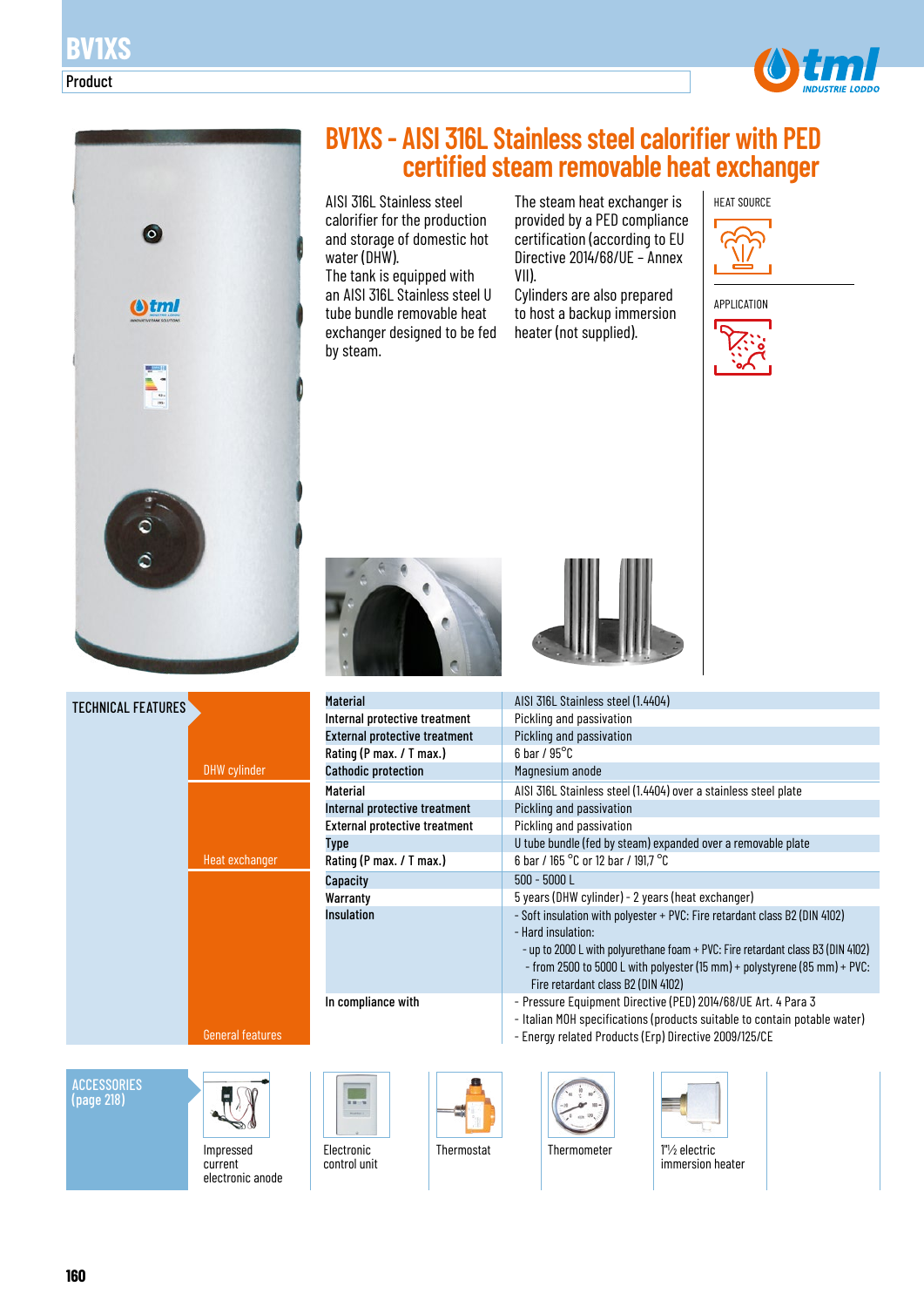





| $\bigcirc$               |  |
|--------------------------|--|
|                          |  |
| q                        |  |
|                          |  |
|                          |  |
| T                        |  |
|                          |  |
| $\overline{\phantom{a}}$ |  |
|                          |  |

### **BV1XS6 - Steam side working pressure Max. 6 bar / 165 °C Hard insulation and PVC jacket**

| <b>CODE</b>           | <b>INSULATION</b><br>THICK. (mm) | ErP<br><b>CLASS</b>      | <b>HEAT LOSS S</b><br>(W) | <b>REAL</b><br>CAPACITY (L) | <b>HEAT EXCHANGER</b><br>$(m^2) / (L)^*$ |
|-----------------------|----------------------------------|--------------------------|---------------------------|-----------------------------|------------------------------------------|
| <b>BV1XS6 00500 R</b> | 50                               | C                        | 86,1                      | 501,7                       | 1,00/6,1                                 |
| <b>BV1XS6 00800 R</b> | 100                              | C                        | 113.8                     | 754.9                       | 1,50/6,6                                 |
| <b>BV1XS6 01000 R</b> | 100                              | C                        | 117,6                     | 936,6                       | 2,00/10,4                                |
| <b>BV1XS6 01500 R</b> | 100                              | C                        | 136,7                     | 1478,0                      | 3,00 / 15,7                              |
| <b>BV1XS6 02000 R</b> | 100                              | C                        | 149,2                     | 1958,6                      | 3,00/15,7                                |
| <b>BV1XS6 02500 R</b> | 100                              | -                        | ٠                         | 2502,1                      | 3.00 / 15.7                              |
| <b>BV1XS6 03000 R</b> | 100                              | $\overline{\phantom{0}}$ | $\overline{\phantom{0}}$  | 2966,1                      | 3,00/15,7                                |
| <b>BV1XS6 04000 R</b> | 100                              | -                        | ٠                         | 3903,0                      | 4.00 / 21.7                              |
| <b>BV1XS6 05000 R</b> | 100                              |                          |                           | 5013.8                      | 5.00 / 27.4                              |

#### CALORIFIERS WITH REMOVABLE HEAT EXCHANGERS

#### **BV1XS6 - Steam side working pressure Max. 6 bar / 165 °C Soft insulation with polyester and PVC jacket**

| <b>CODE</b>           | INSULATION<br>THICK. (mm) | <b>FrP</b><br><b>CLASS</b> | <b>HEAT LOSS S</b><br>(W) | <b>REAL</b><br>CAPACITY (L) | <b>HEAT EXCHANGER</b><br>$(m^2) / (L)^*$ |
|-----------------------|---------------------------|----------------------------|---------------------------|-----------------------------|------------------------------------------|
| <b>BV1XS6 00800 F</b> | 130                       | C                          | 132,6                     | 754.9                       | 1,50/6,6                                 |
| <b>BV1XS6 01000 F</b> | 130                       | C                          | 143,9                     | 936,6                       | 2.00 / 10.4                              |
| <b>BV1XS6 01500 F</b> | 130                       | C                          | 169.2                     | 1478,0                      | 3.00 / 15.7                              |
| <b>BV1XS6 02000 F</b> | 130                       | C                          | 184,6                     | 1958,6                      | 3,00/15,7                                |
| <b>BV1XS6 02500 F</b> | 100                       |                            |                           | 2502,1                      | 3,00/15,7                                |
| <b>BV1XS6 03000 F</b> | 100                       | $\overline{\phantom{0}}$   |                           | 2966,1                      | 3.00 / 15.7                              |
| <b>BV1XS6 04000 F</b> | 100                       | $\overline{\phantom{0}}$   |                           | 3903,0                      | 4,00/21,7                                |
| <b>BV1XS6 05000 F</b> | 100                       | $\overline{\phantom{0}}$   |                           | 5013.8                      | 5.00 / 27.4                              |

### **BV1XS12 - Steam side working pressure Max. 12 bar / 191,7 °C Hard insulation and PVC jacket**

| <b>CODE</b>               | <b>INSULATION</b><br>THICK. (mm) | ErP<br><b>CLASS</b>      | <b>HEAT LOSS S</b><br>(W) | <b>REAL</b><br>CAPACITY (L) | <b>HEAT EXCHANGER</b><br>$(m^2) / (L)^*$ |
|---------------------------|----------------------------------|--------------------------|---------------------------|-----------------------------|------------------------------------------|
| <b>BV1XS12 00500 R 50</b> |                                  | C                        | 86,1                      | 501,7                       | 1,00/6,1                                 |
| BV1XS12 00800 R 100       |                                  | C                        | 113.8                     | 754.9                       | 1,50/6,6                                 |
| <b>BV1XS12 01000 R</b>    | 100                              | C                        | 117,6                     | 936,6                       | 2,00/10,4                                |
| BV1XS12 01500 R           | 100                              | C                        | 136.7                     | 1478,0                      | 3.00 / 15.7                              |
| BV1XS12 02000 R 100       |                                  | C                        | 149.2                     | 1958,6                      | 3,00/15,7                                |
| BV1XS12 02500 R 100       |                                  | -                        |                           | 2502,1                      | 3,00 / 15,7                              |
| BV1XS12 03000 R 100       |                                  |                          |                           | 2966,1                      | 3,00/15,7                                |
| BV1XS12 04000 R 100       |                                  | $\overline{\phantom{a}}$ |                           | 3903,0                      | 4,00/21,7                                |
| BV1XS12 05000 R 100       |                                  |                          |                           | 5013.8                      | 5.00 / 27.4                              |

#### **BV1XS12 - Steam side working pressure Max. 12 bar / 191,7 °C Soft insulation with polyester and PVC jacket**

| <b>CODE</b>            | <b>INSULATION</b><br>THICK. (mm) | ErP<br><b>CLASS</b>      | <b>HEAT LOSS S</b><br>(W) | <b>REAL</b><br>CAPACITY (L) | <b>HEAT EXCHANGER</b><br>$(m^2) / (L)^*$ |
|------------------------|----------------------------------|--------------------------|---------------------------|-----------------------------|------------------------------------------|
| <b>BV1XS12 00800 F</b> | 130                              | C                        | 132,6                     | 754.9                       | 1,50/6,6                                 |
| <b>BV1XS12 01000 F</b> | 130                              | C                        | 143,9                     | 936.6                       | 2.00 / 10.4                              |
| <b>BV1XS12 01500 F</b> | 130                              | C                        | 169.2                     | 1478,0                      | 3,00/15,7                                |
| <b>BV1XS12 02000 F</b> | 130                              | ◠<br>U                   | 184,6                     | 1958,6                      | 3,00/15,7                                |
| <b>BV1XS12 02500 F</b> | 100                              |                          |                           | 2502.1                      | 3.00 / 15.7                              |
| <b>BV1XS12 03000 F</b> | 100                              | $\overline{\phantom{0}}$ |                           | 2966,1                      | 3.00 / 15.7                              |
| <b>BV1XS12 04000 F</b> | 100                              |                          |                           | 3903,0                      | 4.00 / 21.7                              |
| <b>BV1XS12 05000 F</b> | 100                              | $\overline{\phantom{0}}$ | -                         | 5013,8                      | 5,00/27,4                                |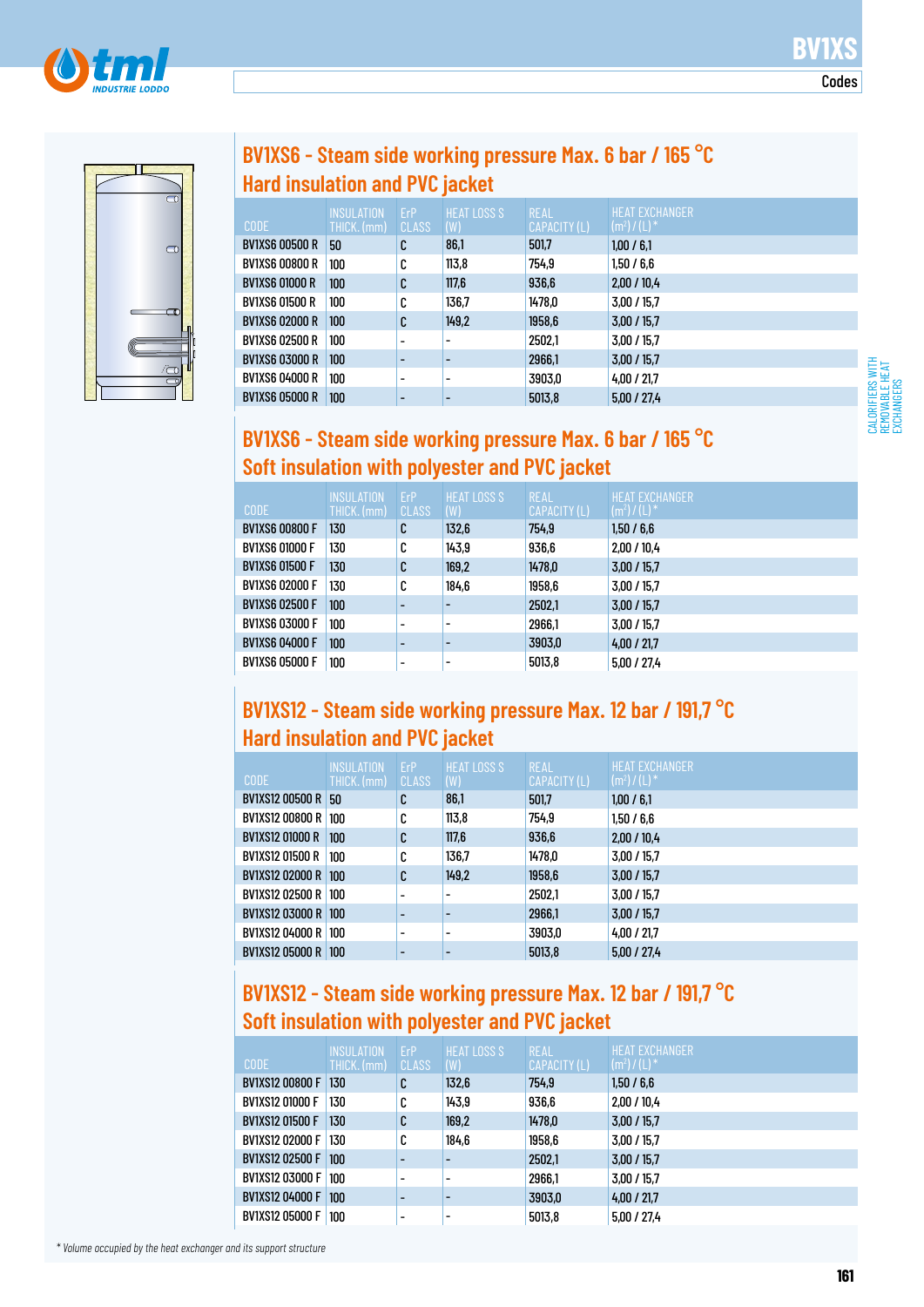



#### LEGEND



- **s .** Drain
- **u .** Domestic hot water outlet
- **w.** Opening for immersion heater





| <b>MODEL</b>         | DIMENSIONS (mm) |      | $Ø$ EXT $**$<br>(Hard/Soft ins.) | $R^*$ | <b>HEAT EXCHANGER</b><br>$(m^2)$ | Electronic anode<br>(optional) | <b>WEIGHT</b><br>(kg) |
|----------------------|-----------------|------|----------------------------------|-------|----------------------------------|--------------------------------|-----------------------|
| <b>BV1XS_00500 R</b> | 650             | 1645 | 750                              | 1820  | 1,00                             | a1 (EPS 375/125)               | 96                    |
| BV1XS 00800          | 790             | 1750 | 990/1050                         | 1745  | 1,50                             | a1 (EPS 375/125)               | 149                   |
| <b>BV1XS_01000_</b>  | 790             | 2110 | 990/1050                         | 2095  | 2.00                             | a1 (EPS 375/125)               | 170                   |
| BV1XS 01500          | 1000            | 2115 | 1200/1260                        | 2145  | 3,00                             | a2 (EPS 375/125)               | 241                   |
| <b>BV1XS 02000</b>   | 1100            | 2465 | 1300/1360                        | 2465  | 3.00                             | a2 (EPS 375/125)               | 326                   |
| BV1XS 02500          | 1200            | 2595 | 1400                             | 2640  | 3.00                             | a2 (EPS 700/200)               | 372                   |
| <b>BV1XS_03000_</b>  | 1250            | 2795 | 1450                             | 2835  | 3.00                             | a2 (EPS 700/200)               | 415                   |
| BV1XS_04000_         | 1400            | 2925 | 1600                             | 2995  | 4.00                             | a2 (EPS 700/200)               | 572                   |
| <b>BV1XS_05000_</b>  | 1600            | 2955 | 1800                             | 3090  | 5,00                             | a2 (EPS 700/200)               | 693                   |

*\* For the 500 litres model, the tilt height refers to the insulated cylinder* 

*\*\* The insulation is removable except for the 500 litres model*

|                      | <b>HEIGHTS (mm)</b> | <b>CONNECTIONS (GAS)</b> |      |      |      |     |                      |     |               |                               |                    |                   |         |
|----------------------|---------------------|--------------------------|------|------|------|-----|----------------------|-----|---------------|-------------------------------|--------------------|-------------------|---------|
| <b>MODEL</b>         |                     |                          | D    |      |      | M.  | apr                  | d g | e             | i u                           | <sub>S</sub>       | <b>W</b>          |         |
| <b>BV1XS_00500 R</b> | 135                 | 240                      | 615  | 1105 | 1375 | 445 | $1^{\prime\prime}/4$ | ľ"  | $\frac{1}{2}$ | 1 <sup>n</sup> / <sub>4</sub> | ľ.                 | 1 <sup>n</sup> /2 | 220/290 |
| <b>BV1XS 00800</b>   | 170                 | 275                      | 655  | 1145 | 1410 | 450 | $1''\frac{1}{4}$     | 2"  | $\frac{1}{2}$ | $1''\frac{1}{2}$              | 1"                 | 1 <sup>n</sup> /2 | 300/380 |
| <b>BV1XS_01000_</b>  | 170                 | 275                      | 810  | 1355 | 1755 | 455 | $1''\frac{1}{4}$     | 2"  | $\frac{1}{2}$ | $1''\frac{1}{2}$              | ľ.                 | 1 <sup>n</sup> /2 | 300/380 |
| <b>BV1XS_01500_</b>  | 235                 | 340                      | 765  | 1400 | 1720 | 520 | $1''\frac{1}{4}$     | 2"  | $\frac{1}{2}$ | 2"                            | 111                | 1 <sup>n</sup> /2 | 300/380 |
| <b>BV1XS_02000_</b>  | 100                 | 475                      | 1010 | 1515 | 1975 | 655 | $1''\frac{1}{4}$     | 2"  | $\frac{1}{2}$ | 2"                            | -111               | 1 <sup>n</sup> /2 | 350/430 |
| <b>BV1XS_02500_</b>  | 100                 | 505                      | 1040 | 1600 | 2105 | 690 | $1''\frac{1}{4}$     | 2"  | $\frac{1}{2}$ | 2"                            | $1^{\prime\prime}$ | 1 <sup>n</sup> /2 | 350/430 |
| <b>BV1XS_03000_</b>  | 90                  | 515                      | 1100 | 1730 | 2300 | 675 | $1^{\prime\prime}/4$ | 2"  | $\frac{1}{2}$ | 3"                            | 10                 | 1 <sup>n</sup> /2 | 350/430 |
| BV1XS_04000_         | 120                 | 595                      | 1190 | 1815 | 2380 | 755 | $1''\frac{1}{4}$     | 2"  | $\frac{1}{2}$ | 3"                            | 111                | 1 <sup>n</sup> /2 | 350/430 |
| <b>BV1XS_05000_</b>  | 100                 | 600                      | 1185 | 1815 | 2385 | 825 | $1^{\prime\prime}/4$ | 2"  | $\frac{1}{2}$ | 3"                            | 10                 | 1 <sup>n</sup> /2 | 350/430 |